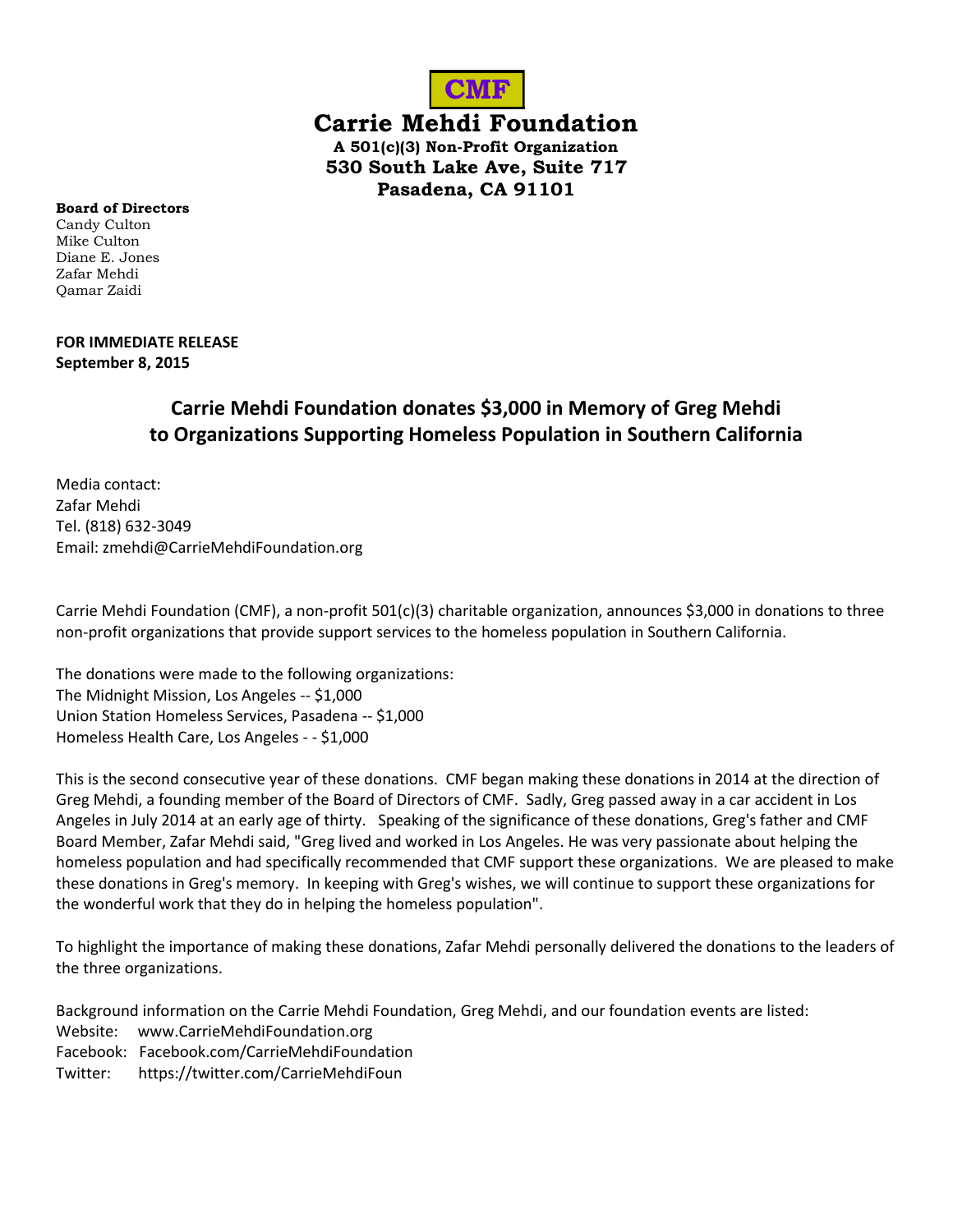### **PHOTOS**

# **DONATIONS MADE IN MEMORY OF GREG MEHDI**



### **Donation to The Midnight Mission, Los Angeles**



**Zafar Mehdi of CMF presents a \$1,000 donation check to Larry Adamson, President & CEO of the Midnight Mission. Photo with staff of the Midnight Mission, from L to R: Ryan Navales - Manager of Government & Public Affairs, Larry Adamson, Zafar Mehdi, and Georgia Berkovich - Director of Public Affairs**